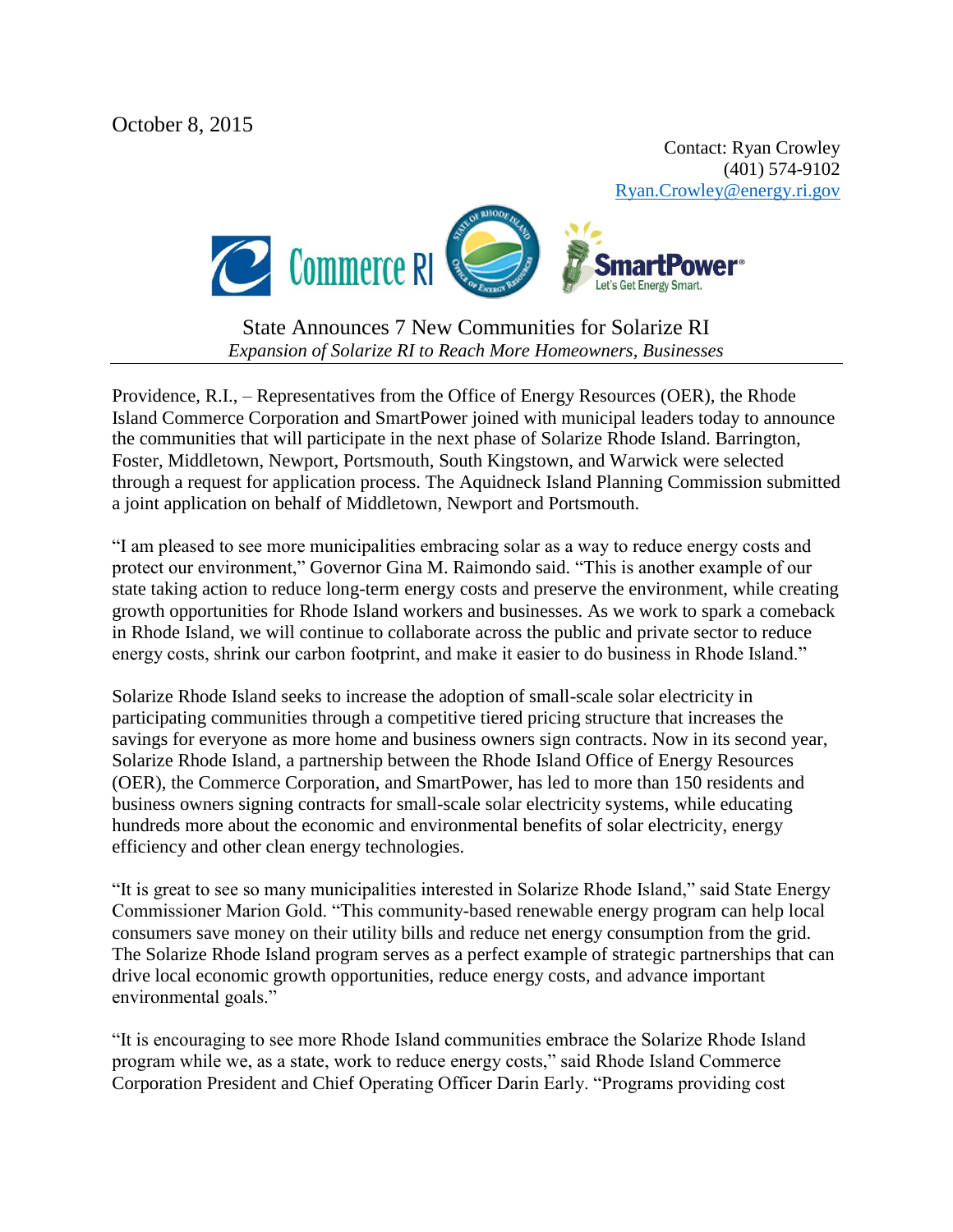reductions to businesses and residents is one tool we are using to reduce energy costs and promote growth in the green and technology sectors."

"The Ocean State is on the verge of becoming 'the Solar State'," said Brian F. Keane, President of SmartPower. "With the launching of this next phase of Solarize, Rhode Island is now poised to become a national leader of solar energy. Indeed, if you've ever thought about buying solar, it's never been easier and more affordable than it is today in Rhode Island."

"As participants in Solarize Rhode Island program, we look forward to learning and collaborating with SmartPower, The Office of Energy Resources, and Commerce RI to bring our residential and commercial properties the information they need to make sound decisions about clean energy and energy efficiency," Warwick Mayor Scott Avedisian said. "We have already begun the process of making better and safer decisions when it comes to the environmental impact, and look forward to discovering all benefits of solar energy."

"This is truly an exciting proposal for Aquidneck Island and we look forward to working with our partners at Aquidneck Island Planning Commission and the City of Newport's Energy and Environment Commission members as well as all the other participants in this innovative project," Newport Mayor Jeanne-Marie Napolitano said.

The first two highly successful phases of Solarize included North Smithfield, Tiverton and Little Compton and contributed to the growing interest in the solar market. Solarize North Smithfield drew substantial interest from the community, with 84 contracts signed to install 623 kilowatts. The recent Solarize Tiverton and Little Compton campaigns saw the towns collectively double their solar installations.

## **About Rhode Island Office of Energy Resources**

The Rhode Island Office of Energy Resources (OER) is the lead state agency on energy policy and programs. OER's mission is to lead Rhode Island to a secure, cost-effective, and sustainable energy future. OER works closely with private and public stakeholders to increase the reliability and security of our energy supply, reduce energy costs and mitigate price volatility, and improve environmental quality. [www.energy.ri.gov](http://www.energy.ri.gov/)

## **About Rhode Island Commerce Corporation**

The Rhode Island Commerce Corporation is the official economic development organization for the state of Rhode Island. The Commerce Corporation's mission is to work with public, private and non-profit partners to create the conditions for businesses in all sectors to thrive and to improve the quality of life for our citizens by promoting the state's long-term economic health and prosperity. The corporation manages the state's Renewable Energy Fund, which provides grants and loans for renewable energy projects with the potential to make electricity in a cleaner, more sustainable manner, while stimulating job growth in the green technology and energy sectors of Rhode Island's economy. [www.commerceri.com](http://www.commerceri.com/)

## **About SmartPower**